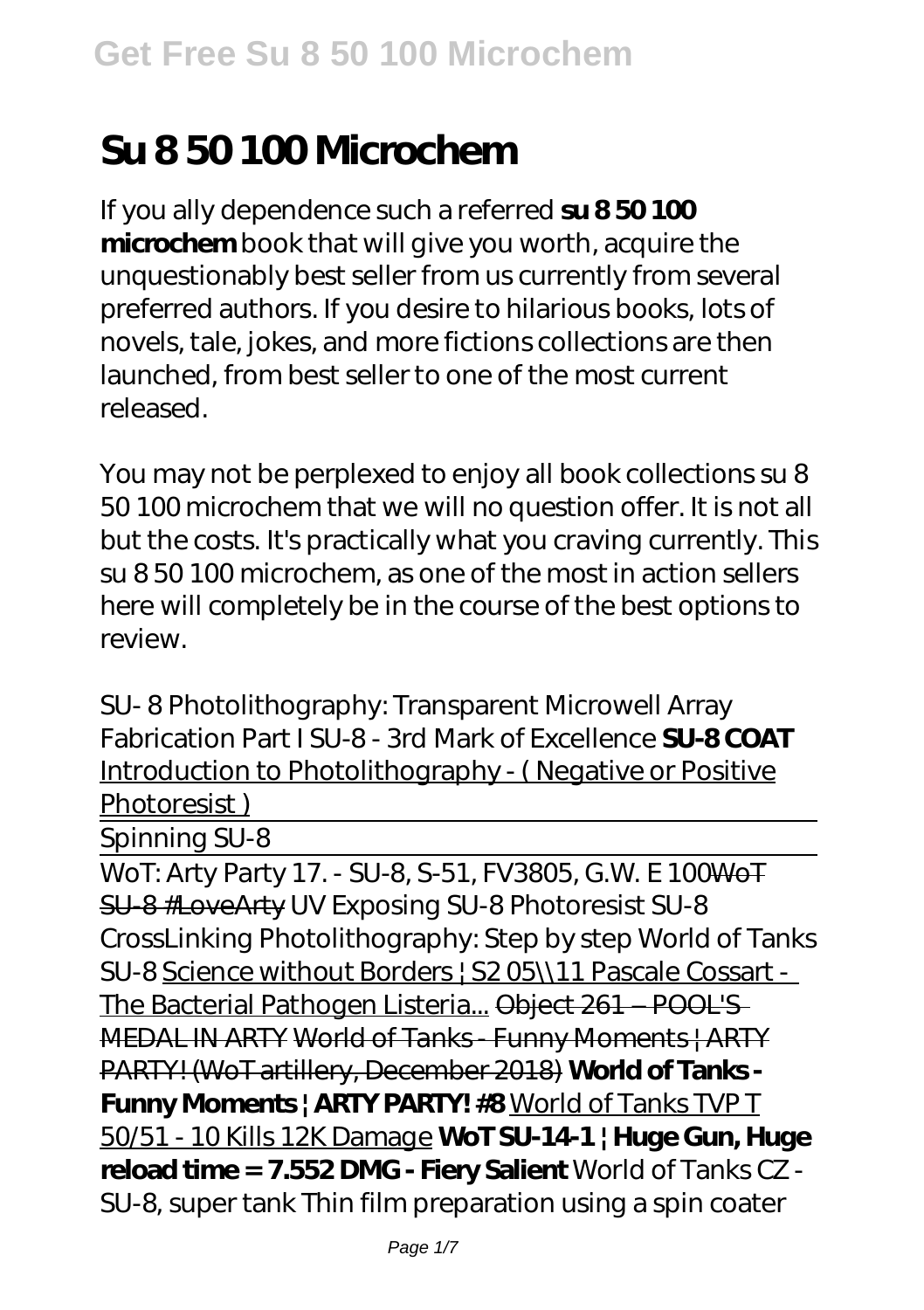*World of Tanks | SU-8 | 8 KILLS | 1912 Damage - Replay Gameplay 4K 60 fps MBO B123 C Continuous Feed Paper Folder w 8 Page Unit, 16 Page Unit, and Roll Away Stacking Unit* How Does a Transistor Work? Mathematical Solution| Chapter 6 | New York | SSC

Chemistry | by Md.Tanvir Ahmed Nabil.. SU-8 tank review World of Tanks SU-14-1 - Ace Tanker \u0026 3rd Mark of Excellence Max Camo Makes You Invisible on Open Field! World of Tanks UDES 03 Maximum Camo Value Build How Long Until We Run Out Of Food? | Avoiding Apocalypse | Spark The Moment in Time: The Manhattan Project *M44 - Two Battles, Two Maps, Two Players*

ALD Introduction by Prof Puurunen November 8, 2018, CHEM-E5205 at Aalto University, MSc level course

Su 8 50 100 Microchem

SU-8 is a high contrast, epoxy-based photoresist designed for micromachining and other microelectronic applications where a thick chemically and thermally stable image is desired. The exposed and subsequently cross-linked portions of the film are rendered insoluble to liquid developers.

SU-8 | Kayaku Advanced Materials, Inc.

Su 8 50 100 Microchem SU-8 is a high contrast, epoxy-based photoresist designed for micromachining and other microelectronic applications where a thick chemically and thermally stable image is desired. The exposed and subsequently cross-linked portions of the film are rendered insoluble to liquid developers. SU-8 | Kayaku Advanced Materials, Inc.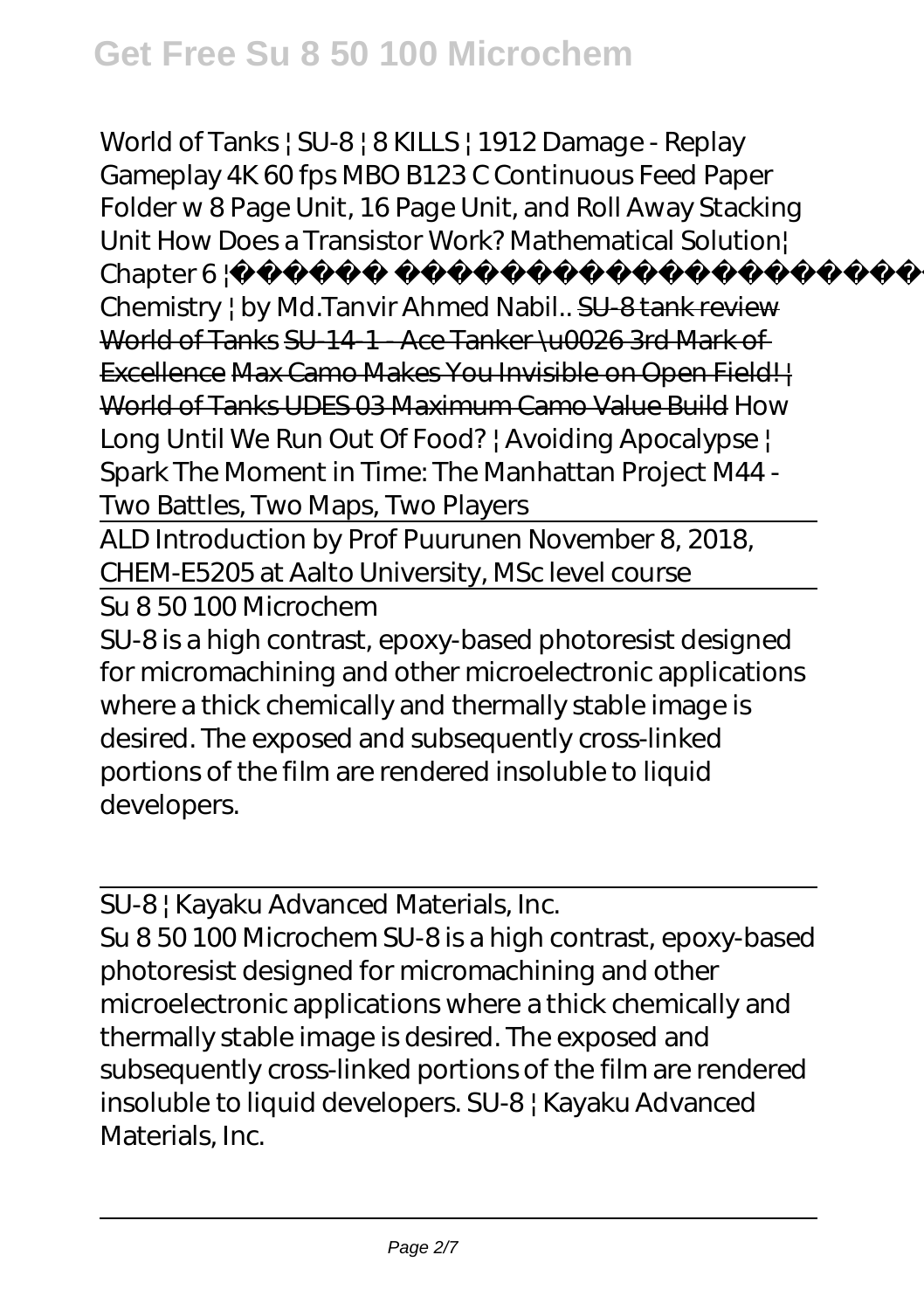Su 8 50 100 Microchem - giantwordwinder.com Su 8 50 100 Microchem SU-8 is a high contrast, epoxy-based photoresist designed for micromachining and other microelectronic applications where a thick chemically and thermally stable image is desired. The exposed and subsequently cross-linked portions of the film are rendered insoluble to liquid developers. SU-8 | Kayaku Advanced Materials, Inc.

Su 8 50 100 Microchem - realfighting.it Su 8 50 100 Microchem SU-8 is a high contrast, epoxy-based photoresist designed for micromachining and other microelectronic applications where a thick chemically and thermally stable image is desired. The exposed and subsequently cross-linked portions of the film are rendered insoluble to liquid developers. SU-8 | Kayaku Advanced Materials, Inc.

Su 8 50 100 Microchem - remaxvn.com Bookmark File PDF Su 8 50 100 Microchem authors. Some recipes, for example, appear to be paraphrased from wellknown chefs. Su 8 50 100 Microchem SU-8 is a high contrast, epoxy-based photoresist designed for micromachining and other microelectronic applications where a thick chemically and thermally Page 5/31

Su 8 50 100 Microchem Su 8 50 100 Microchem SU-8 is a high contrast, epoxy-based photoresist designed for micromachining and other microelectronic applications where a thick chemically and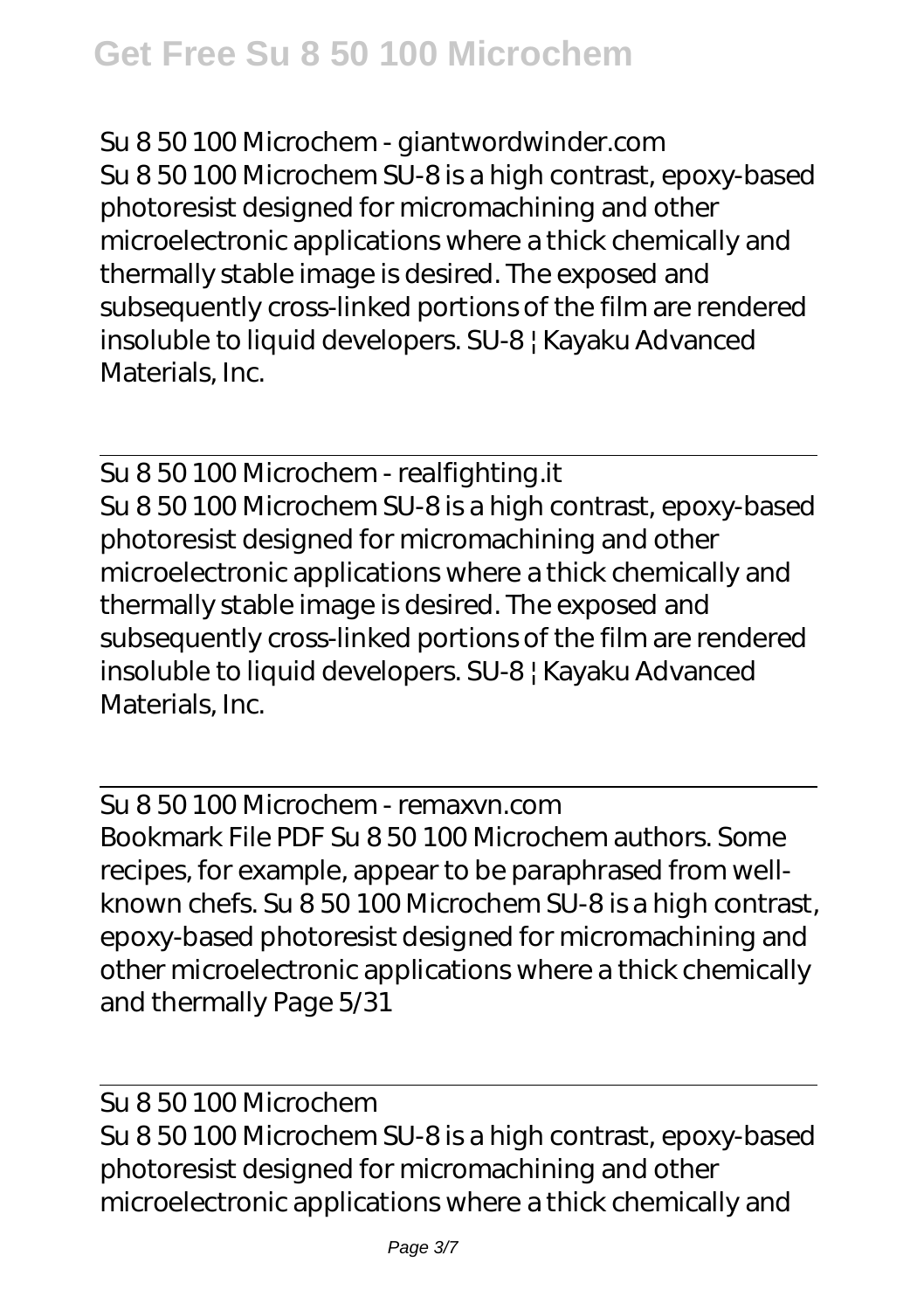thermally stable image is desired. The exposed and subsequently cross-linked portions of the film are rendered insoluble to liquid developers. SU-8 | Kayaku Advanced Materials, Inc.

Su 8 50 100 Microchem - ufrj2.consudata.com.br Bookmark File PDF Su 8 50 100 Microchem appear to be paraphrased from well-known chefs. Su 8 50 100 Microchem SU-8 is a high contrast, epoxy-based photoresist designed for micromachining and other microelectronic applications where a thick chemically and thermally stable image is desired. The exposed Page 5/30

Su 8 50 100 Microchem - cradle-productions.be SU 8 Information Provides information on how to use SU 8 to create desired thicknesses. SU-8 Spin Speed Calculator Selects a SU-8 type and calculates RPM for a given thickness. Suppliers: The solution based SU-8 can be obtained from Microchem or Gersteltec ; the SUEX dry sheets are obtained from DJ Microlaminates , formerly known as DJ Devcorp

SU-8 photoresist - Wikipedia From the SU-8 datasheets (Microchem): SU-8 has good mechanical properties, therefore hard bakes are normally not required. For applications where the imaged resist is to be left as part of the final device, the resist may be ramp/step hard baked between 150-200°C on a hot plate or in a convection oven to further cross link the material. Bake times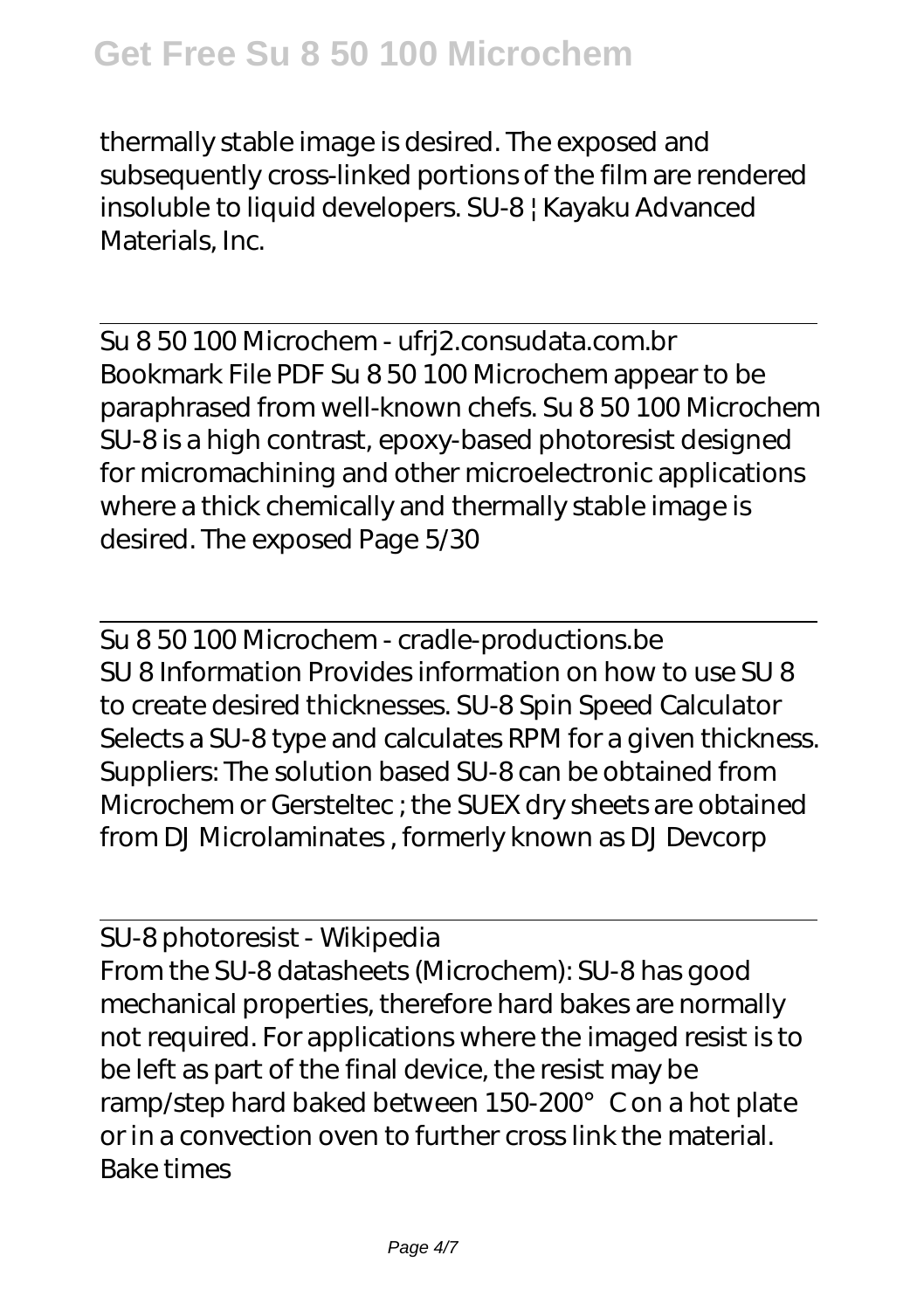SU-8 Photoresist Processing - School of Engineering Download Su 8 50 100 Microchem Su 8 50 100 Microchem Eventually, you will completely discover a supplementary experience and finishing by spending more cash. nevertheless when? complete you understand that you require to get those all needs in the manner of having significantly cash? Why don't you Page 1/8

Su 8 50 100 Microchem - gotnd.vkoudo.whatisanadrol.co Kayaku Advanced Materials (previously MicroChem Inc and Microlithography Chemical Corp.), 200 Flanders Road, Westborough, MA 01581 USA, Tel: +1 617-965-5511 under the name SU-8 ### with different viscosities (SU-8 5; SU-8 10; SU-8 25; SU-8 50; SU-8 100), the SU8-2000 ### where the standard GBL solvent is replaced by cyclopentanone and has ...

MEMScyclopedia - free MEMS encyclopedia SU-8 3000 has been formulated for improved adhesion and reduced coating stress. It is being used where high bond strength and improved flexibility for microstructure fabrication is desired. As a result, adhesion to the substrate is greatly improved.

SU-8 3000 for microstructure fabrication | Kayaku Advanced ... Su 8 50 100 Microchem - waters.myprota.me SU-8 is optically transparent at 632.8 nm as well as at the

telecommunications wavelengths of 1330 nm and 1550 nm.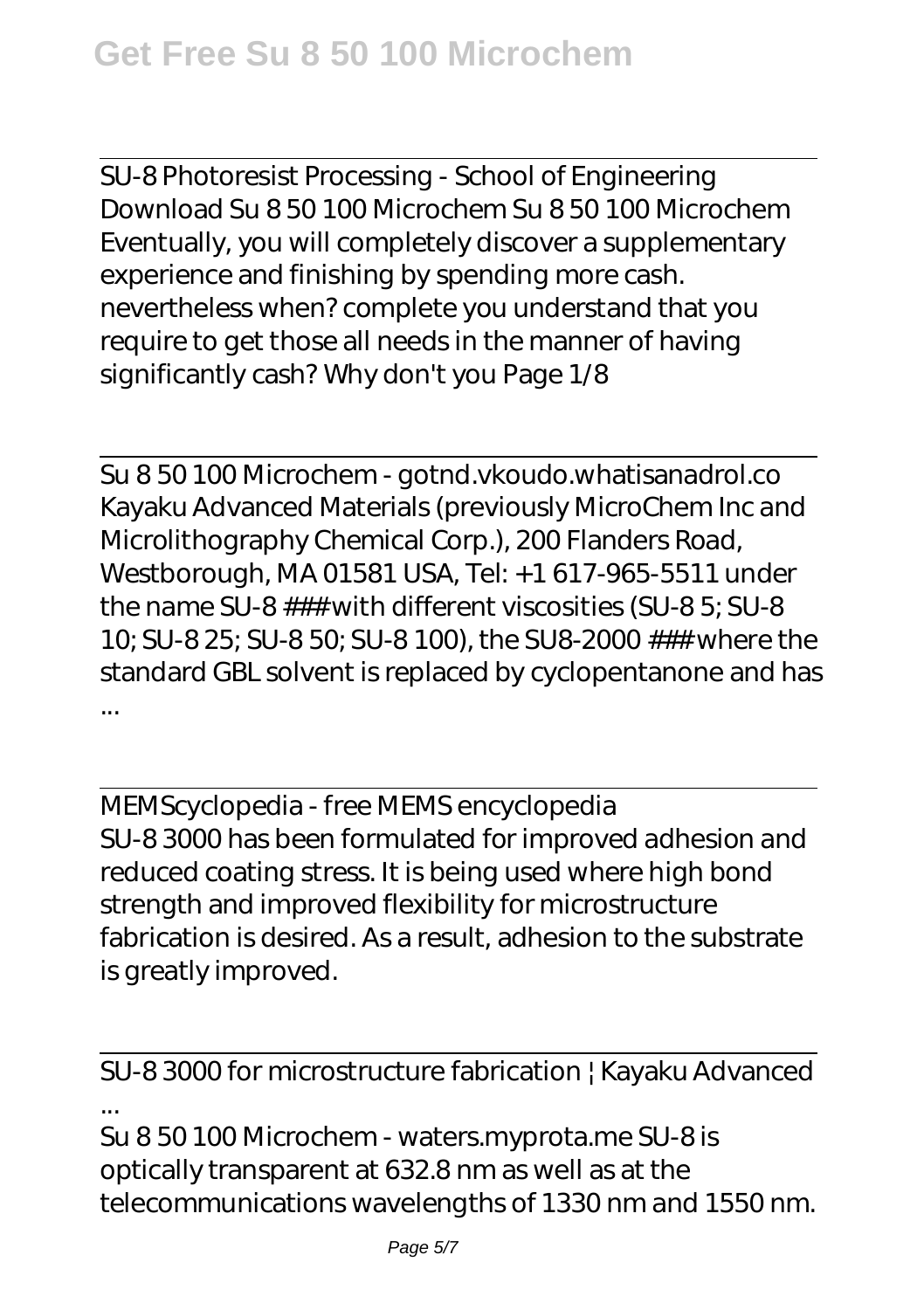SU-8 is therefore a suitable material for optical waveguides.

Su 8 50 100 Microchem - vitaliti.integ.ro Preparation of a micropatterned rigid uc irvine su 8 developer multi variable height 4science Microchem Nippon Kayaku Photoresists Teltec Asia microchem Su 8 Developer Su 8 50 100 Sheet MicrochemLamination Station Dry Film […]

Su 8 Developer Microchem - The Best Developer Images When SU-8 is exposed to UV light its molecular chains crosslink, causing the SU-8 to solidify. SU-8 is highly transparent in the ultraviolet range. This allows for the fabrication of relatively thick (hundreds of micrometers) structures with nearly vertical side walls. Two companies have licenses from IBM to sell SU-8: MicroChem and Gersteltec.

SU-8 Information/SU-8 Thickness/SU-8 Spin Speed/SU-8 Bake ...

KAYAKU ADVANCED MATERIALS INC PHOTORESIST SU-8 2075 500ML . Manufacturer: KAYAKU ADVANCED MATERIALS INC Y111074 0500L1GL This product was recently added by customer request, and is available for your convenience. We strive to provide our customers with a one-stop shop for the entire scientific supplies category.

KAYAKU ADVANCED MATERIALS INC PHOTORESIST SU-8 2075 500ML ...